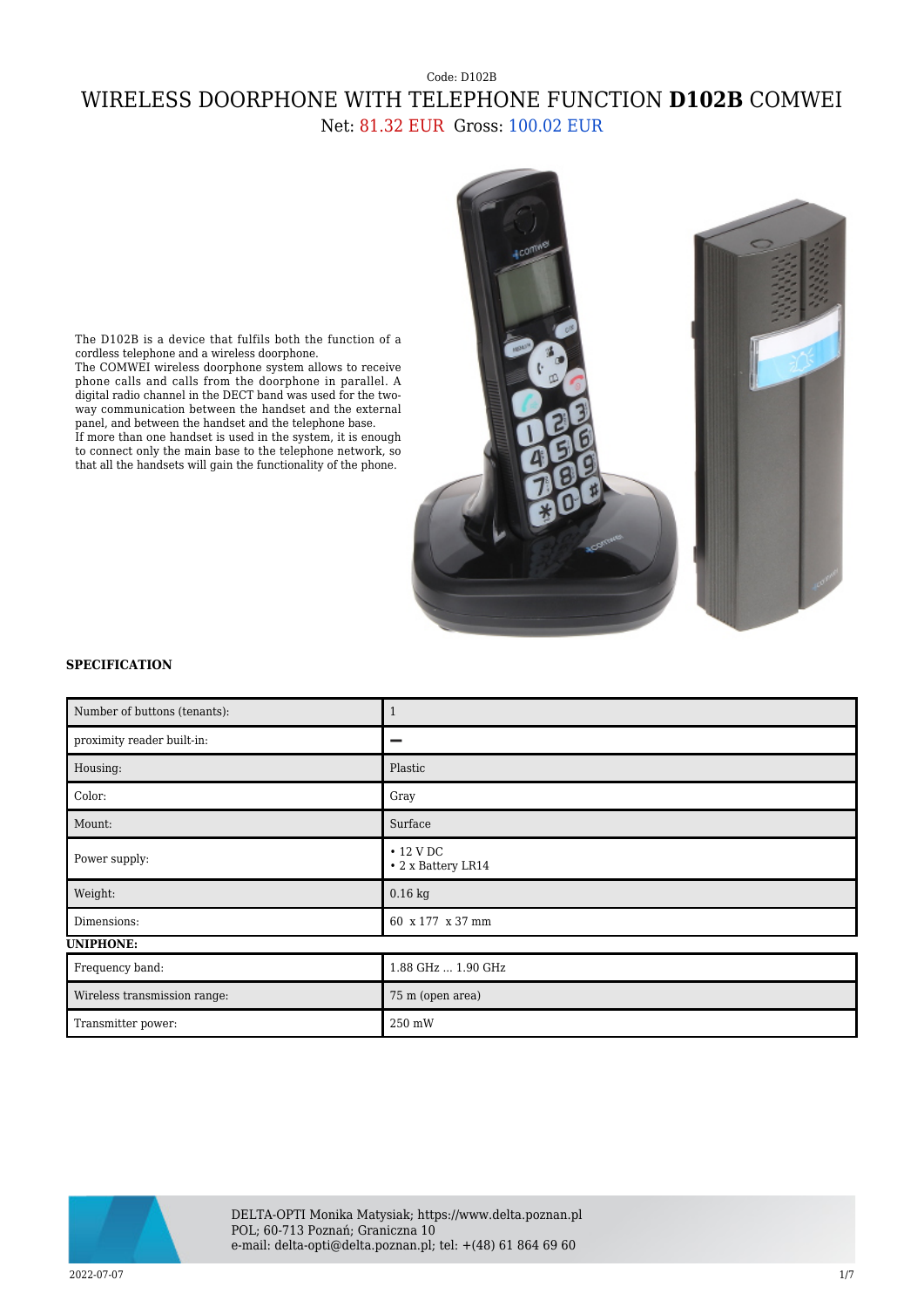| Main features:               | • It is possible to connect the device to the telephone network and use it as a cordless<br>telephone,<br>• Parallel reception of doorphone and telephone calls,<br>• Controlling the gate using the handset keypad<br>• Phone book<br>• Memory of dialled numbers<br>• Identification of the caller's number<br>• Speakerphone<br>• Alarm clock function<br>• Selecting the ringer melody<br>• Possibility of expand with 4 additional handsets |
|------------------------------|--------------------------------------------------------------------------------------------------------------------------------------------------------------------------------------------------------------------------------------------------------------------------------------------------------------------------------------------------------------------------------------------------------------------------------------------------|
| Housing:                     | Plastic                                                                                                                                                                                                                                                                                                                                                                                                                                          |
| Color:                       | Black                                                                                                                                                                                                                                                                                                                                                                                                                                            |
| Power supply:                | • Earphone base: 7.5 V DC / 300 mA (power adapter included)<br>• Handset - Ni-MH batteries : 2 x 1.2 V / 600 mAh (included)                                                                                                                                                                                                                                                                                                                      |
| Operation temp:              | 0 °C  40 °C                                                                                                                                                                                                                                                                                                                                                                                                                                      |
| Weight:                      | $0.23$ kg                                                                                                                                                                                                                                                                                                                                                                                                                                        |
| Dimensions:                  | $\cdot$ Earphone base: 116 x 116 x 69<br>• Handset: 159 x 48 x 29 mm                                                                                                                                                                                                                                                                                                                                                                             |
| Supported languages:         | Polish                                                                                                                                                                                                                                                                                                                                                                                                                                           |
| General information:         |                                                                                                                                                                                                                                                                                                                                                                                                                                                  |
| Communication:               | DECT wireless interface: 1.88 GHz  1.90 GHz                                                                                                                                                                                                                                                                                                                                                                                                      |
| Number of channels:          | 120 (duplex)                                                                                                                                                                                                                                                                                                                                                                                                                                     |
| Wireless transmission range: | 80 m (in open area)                                                                                                                                                                                                                                                                                                                                                                                                                              |
| Modulation type:             | <b>GFSK</b>                                                                                                                                                                                                                                                                                                                                                                                                                                      |
| Manufacturer / Brand:        | COMWEI                                                                                                                                                                                                                                                                                                                                                                                                                                           |
| Guarantee:                   | 2 years                                                                                                                                                                                                                                                                                                                                                                                                                                          |

## **PRESENTATION**

## **DOOR STATION**:

Front view:

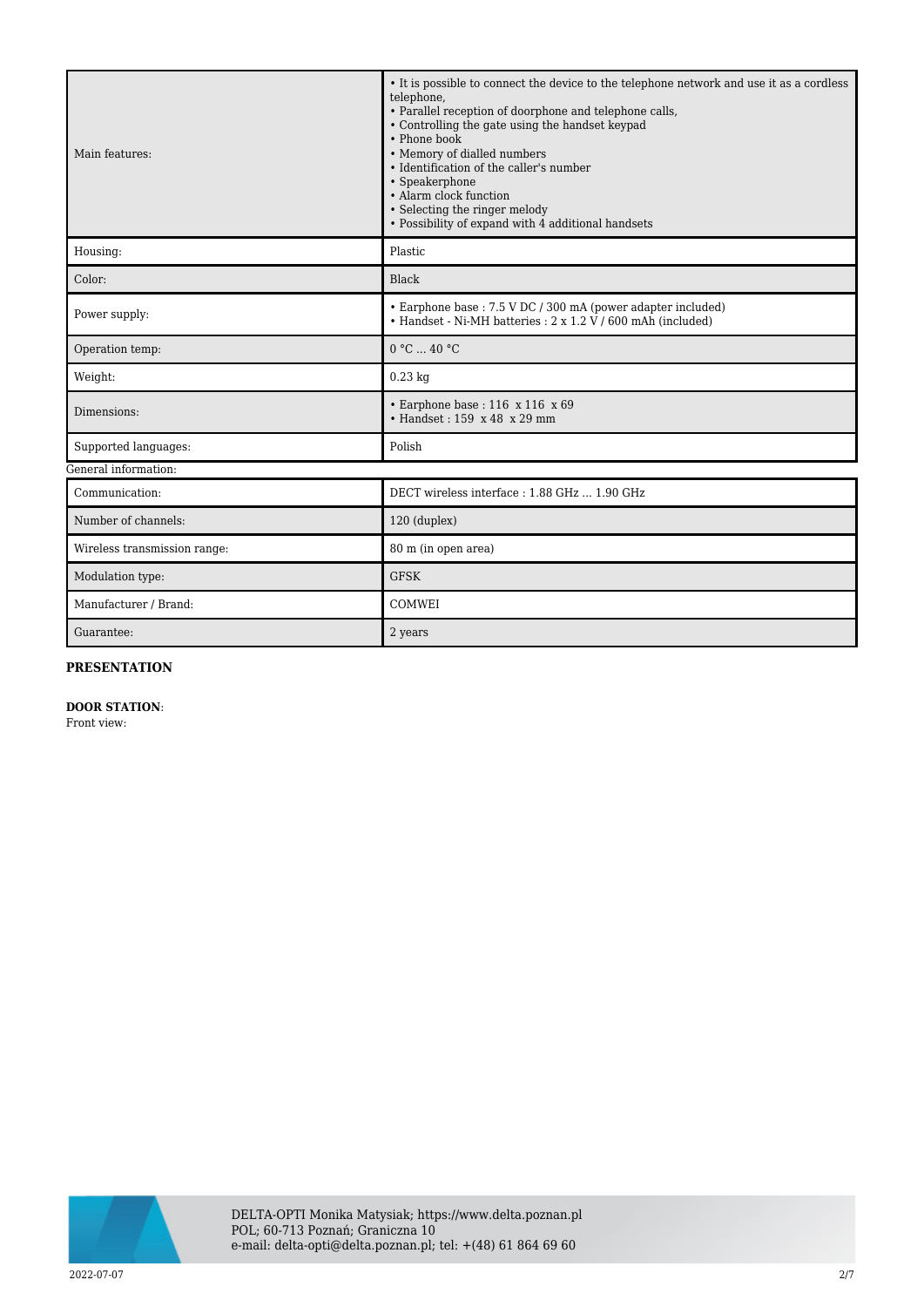

Rear view (place for battery):



DELTA-OPTI Monika Matysiak; https://www.delta.poznan.pl POL; 60-713 Poznań; Graniczna 10 e-mail: delta-opti@delta.poznan.pl; tel: +(48) 61 864 69 60

2022-07-07 3/7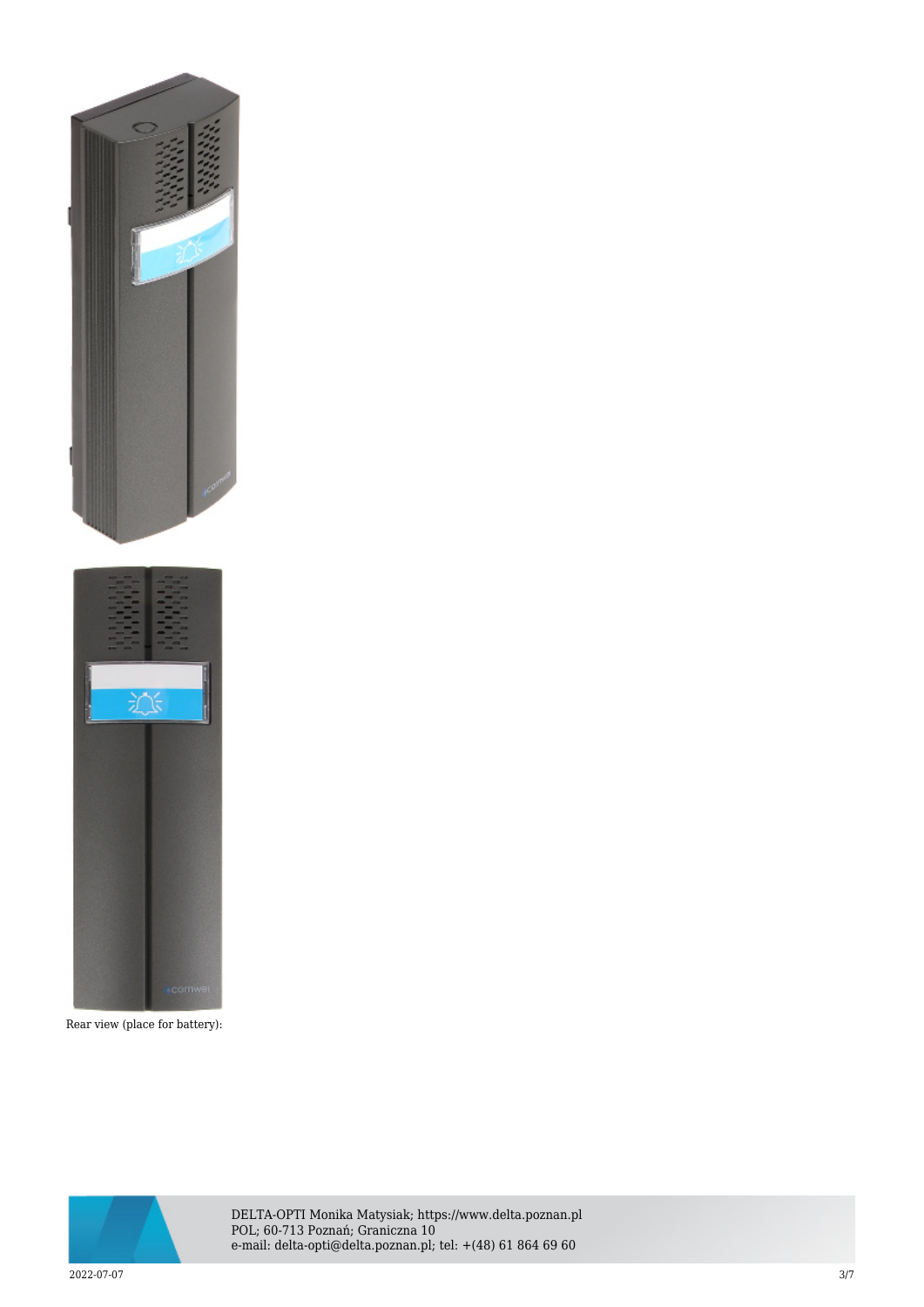

**UNIPHONE**: Front view:





DELTA-OPTI Monika Matysiak; https://www.delta.poznan.pl POL; 60-713 Poznań; Graniczna 10 e-mail: delta-opti@delta.poznan.pl; tel: +(48) 61 864 69 60

2022-07-07 4/7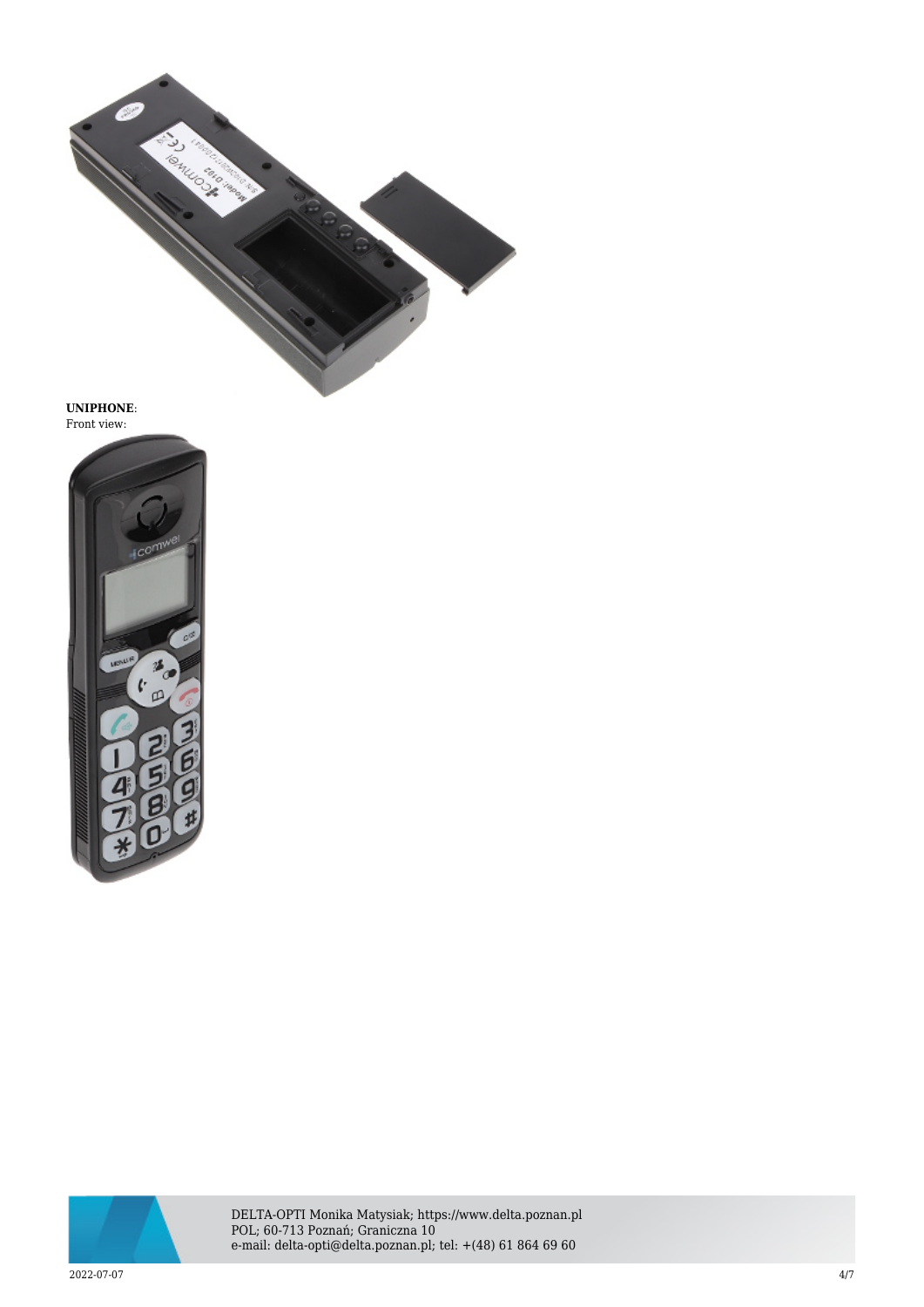

Rear view (place for battery):



Earphone base:



DELTA-OPTI Monika Matysiak; https://www.delta.poznan.pl POL; 60-713 Poznań; Graniczna 10 e-mail: delta-opti@delta.poznan.pl; tel: +(48) 61 864 69 60

2022-07-07 5/7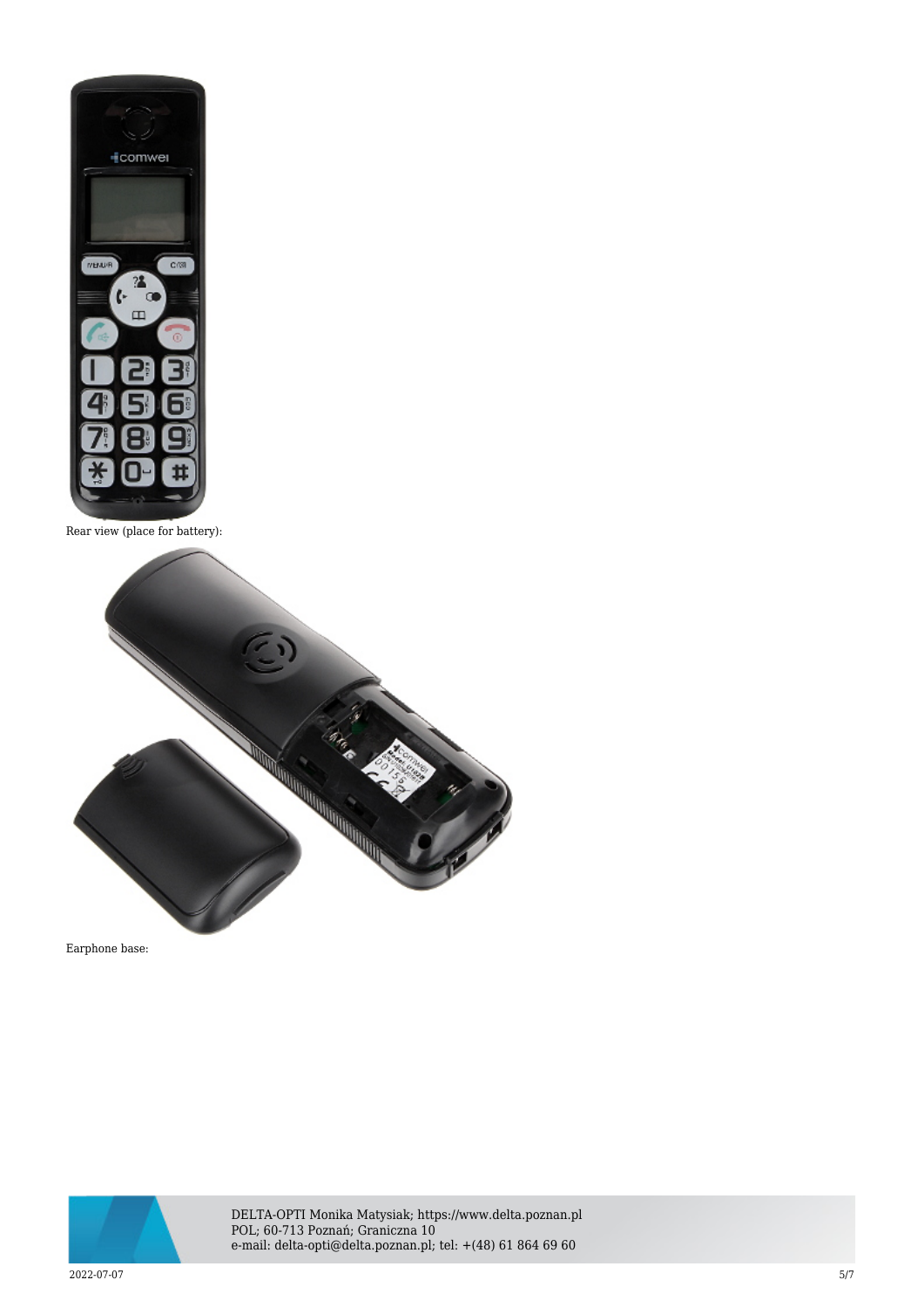

Electromagnetic lock release:



Internal view, after remove the cover:



In the kit:



DELTA-OPTI Monika Matysiak; https://www.delta.poznan.pl POL; 60-713 Poznań; Graniczna 10 e-mail: delta-opti@delta.poznan.pl; tel: +(48) 61 864 69 60

2022-07-07 6/7